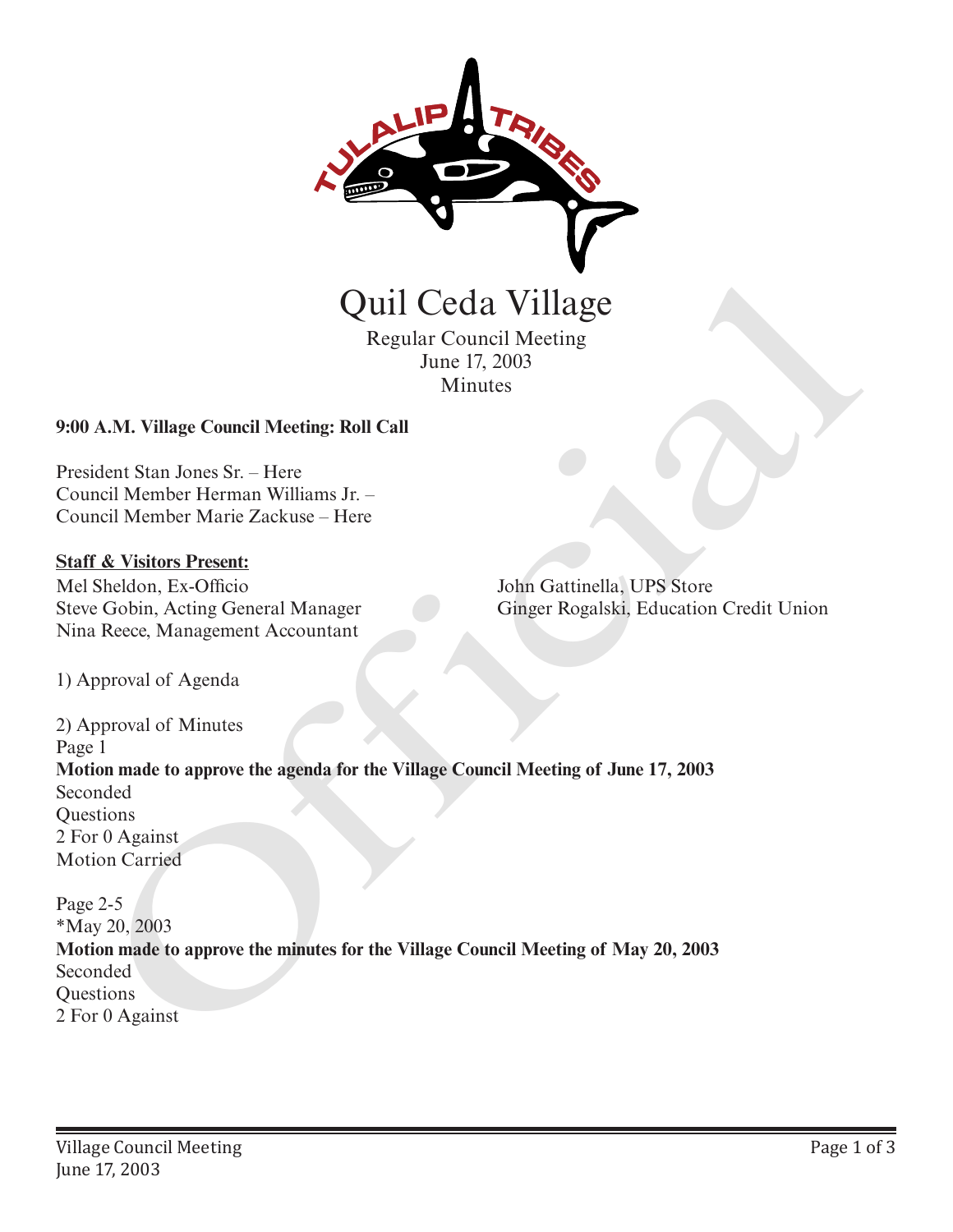# **Old Business:**

## 3) Temporary Sign Ordinance

-Draft available for review

Discussion: Draft sign available for review. Bring it back with questions, concerns or changes at the next regular board meeting. The Ordinance has a penalty clause and the Council needs to redefine how the enforcement occurs. Staff is encouraging the Council to draw the boundaries between the tribe and the Village.

Jay Goss needs to be coming to these meetings and give reports just as he does for the tribe. The seven new officers were for the Village. The funding comes through the allocation plan. It was removed from the approved Village budget and put into the tribal allocation plan.

Parking in the back of the Retail Center is becoming an issue. The ATM has been blocked. Send staff a letter and we will try to increase security through the area on the weekends.

Quil Ceda Village Design Guidelines have been distributed to the Council Members. Please mark them up and bring them back for changes.

#### **New Business:**

4) Traffic Control within Quil Ceda Village Page 6 Speed Limit The Chief of Police has requested that the posted speed limits be reduced to 30 MPH. One Council Member believes that this was approved at the BOD level. Vinage.<br>
Yinage States to be coming to these meetings and give reports just as he does for the tribe. The seven<br>
any coliciers were for the Village. The funding comes through the allocation plan. It was removed Village bud

Honorary name should be put up as a brown sign and work on the process to change the legal name from 27th Sebastian George Williams Drive and 34th Avenue to Quil Ceda Boulevard.

Closed Session

#### 7) Retail Center Leases

**Motion made to approve the allowance for the Quil Ceda Village to collect back rent with interest and penalties and give the Tenants up to twelve months to pay this.**

Seconded 2 For 0 Against